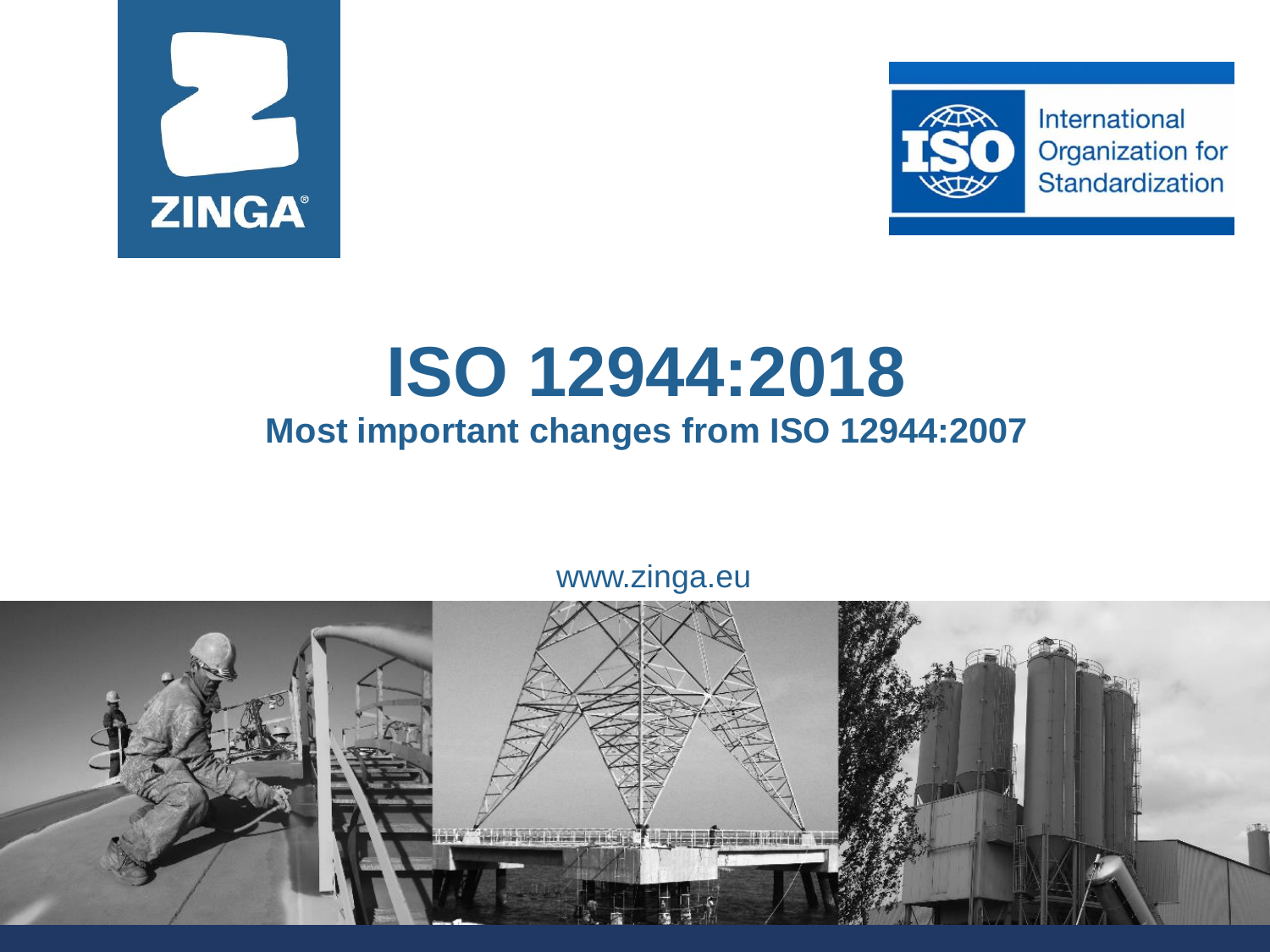#### **Content**

- Introduction
- 12944-1: Durability
- 12944-2: Classification of environments

Atmospheric

Immersion

- 12944-3: Design considerations
- 12944-5: Protective paints systems
- 12944-9: Paint systems for offshore
- Certifications of ZINGA<sup>®</sup> as a unique systems
- Certifications of multiple layer systems

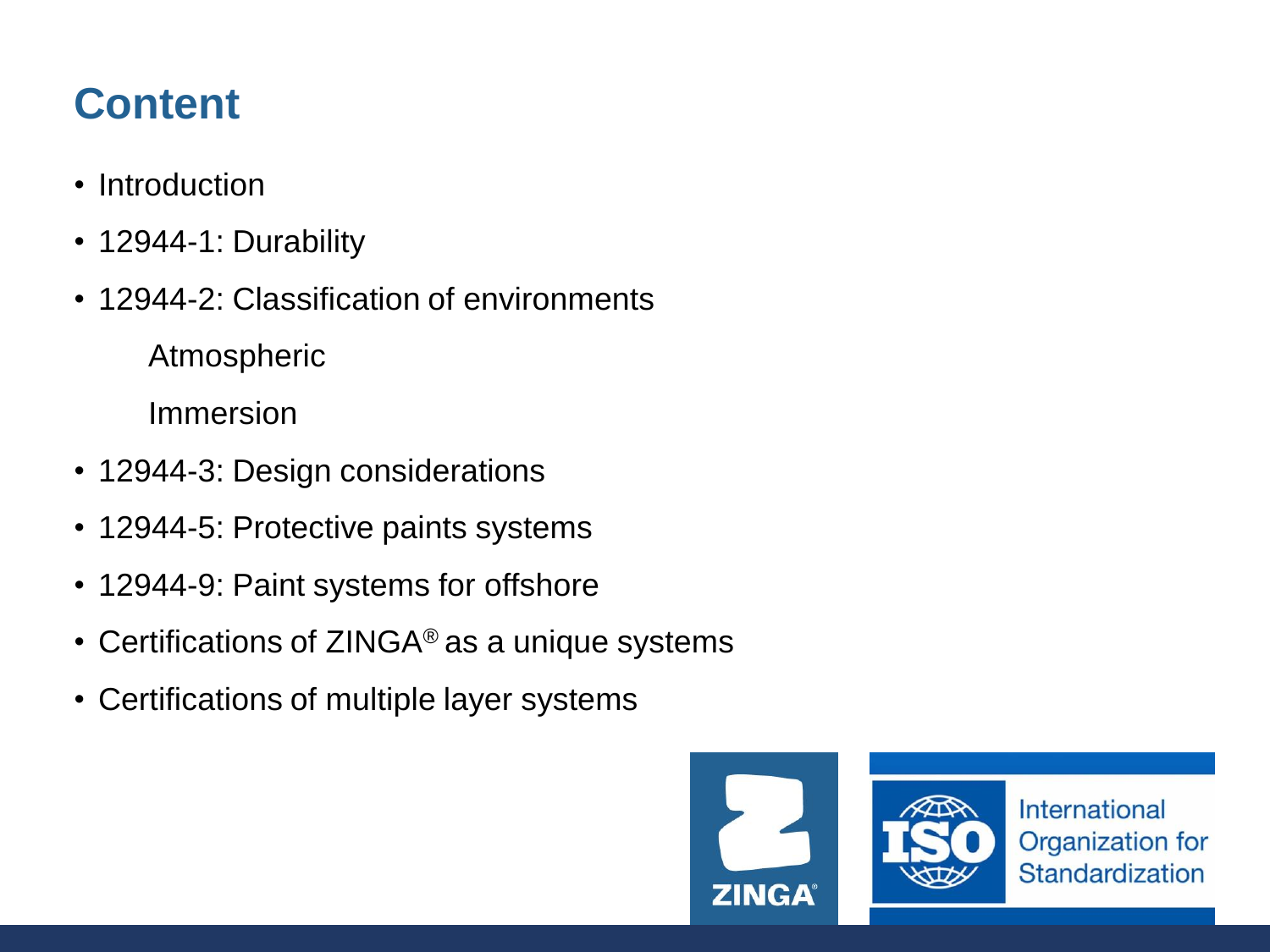#### **Introduction**

ISO 12944 is one of the most **important international standards** for the **protection of steel against corrosion** by protective paints systems.

This presentation provides information about **the revision of the ISO 12944 standard**, showing the most relevant differences between the new (2018) and previous version (2007).

It also shows the **update in certifications** of ZINGA® unique & multiple layer systems

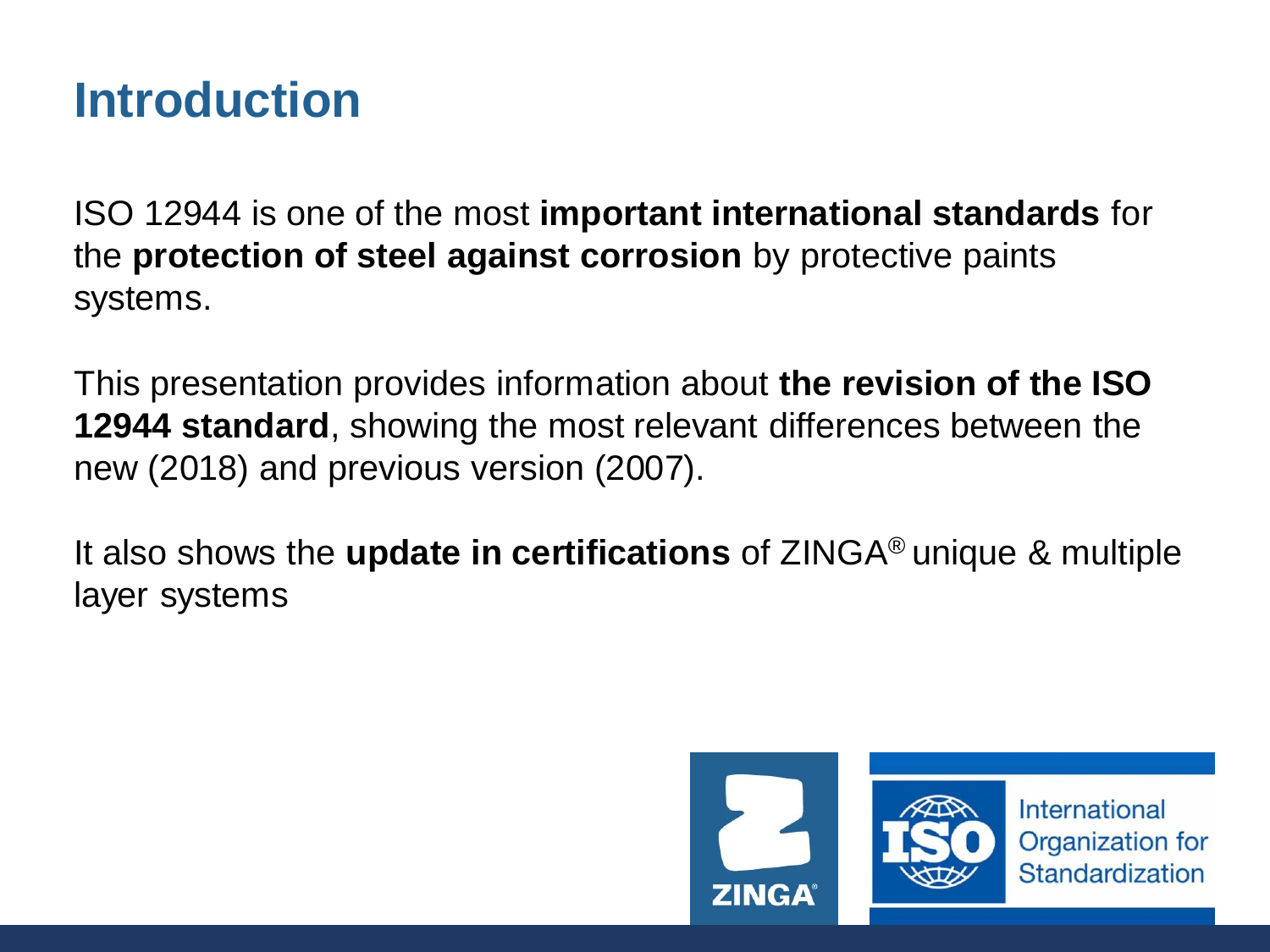# **12944-1: Durability**

Part 1 defines the overall scope and gives some basic terms and definitions, including the durability's.

| <b>Durability</b>         | <b>Previous</b>    | NEW X              |
|---------------------------|--------------------|--------------------|
| Low durability (L)        | 2 to 5 years       | up to 7 years      |
| Medium durability (M)     | 5 to 15 years      | 7 to 15 years      |
| High durability (H)       | More then 15 years | 15 to 25 years     |
| Very High durability (VH) |                    | More then 25 years |

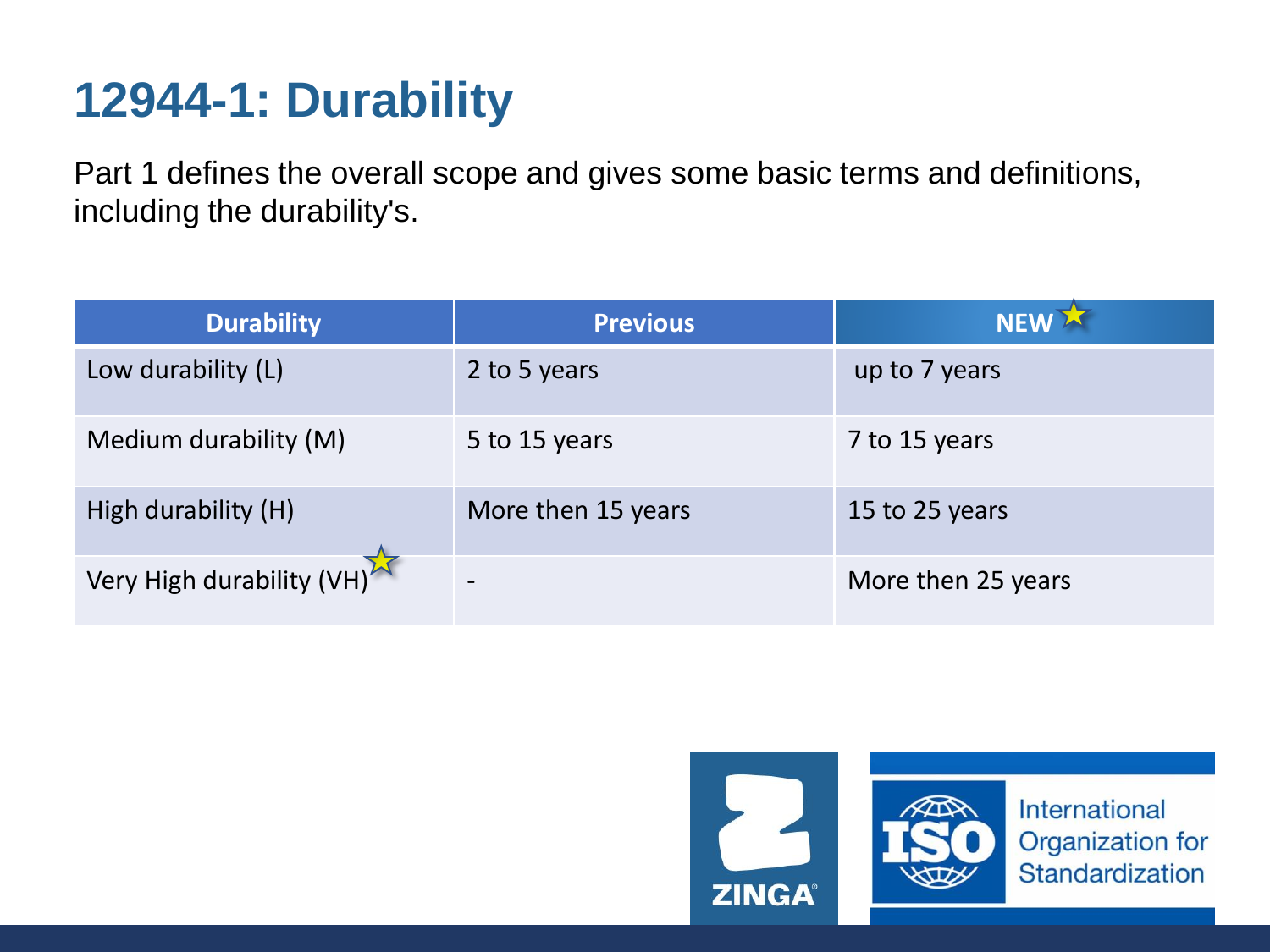# **12944-2: Classification of environments**

Part 2 deals with the classification of the principal environments to which steel structures are exposed. Those environments are based on the mass (or thickness) loss by standard specimens and describes typical natural environments. For atmospheric conditions:

| <b>Corrosion category - atmosperic</b>                                 |                                                                                                                 |  |
|------------------------------------------------------------------------|-----------------------------------------------------------------------------------------------------------------|--|
| $C1 - Very$ Low                                                        | No changes                                                                                                      |  |
| $C2$ - Low                                                             | No changes                                                                                                      |  |
| C <sub>3</sub> - Medium                                                | No changes                                                                                                      |  |
| C <sub>4</sub> - High                                                  | No changes                                                                                                      |  |
| C5-I Very high industrial<br>$C5 - Very High$<br>C5-M Very high Marine | C5-I and C5-M are joined. C5 stands for<br>offshore areas with high salinity AND<br>aggressive industrial areas |  |
|                                                                        | This new category CX extreme is used for<br>off-shore constructions (see Part 9)                                |  |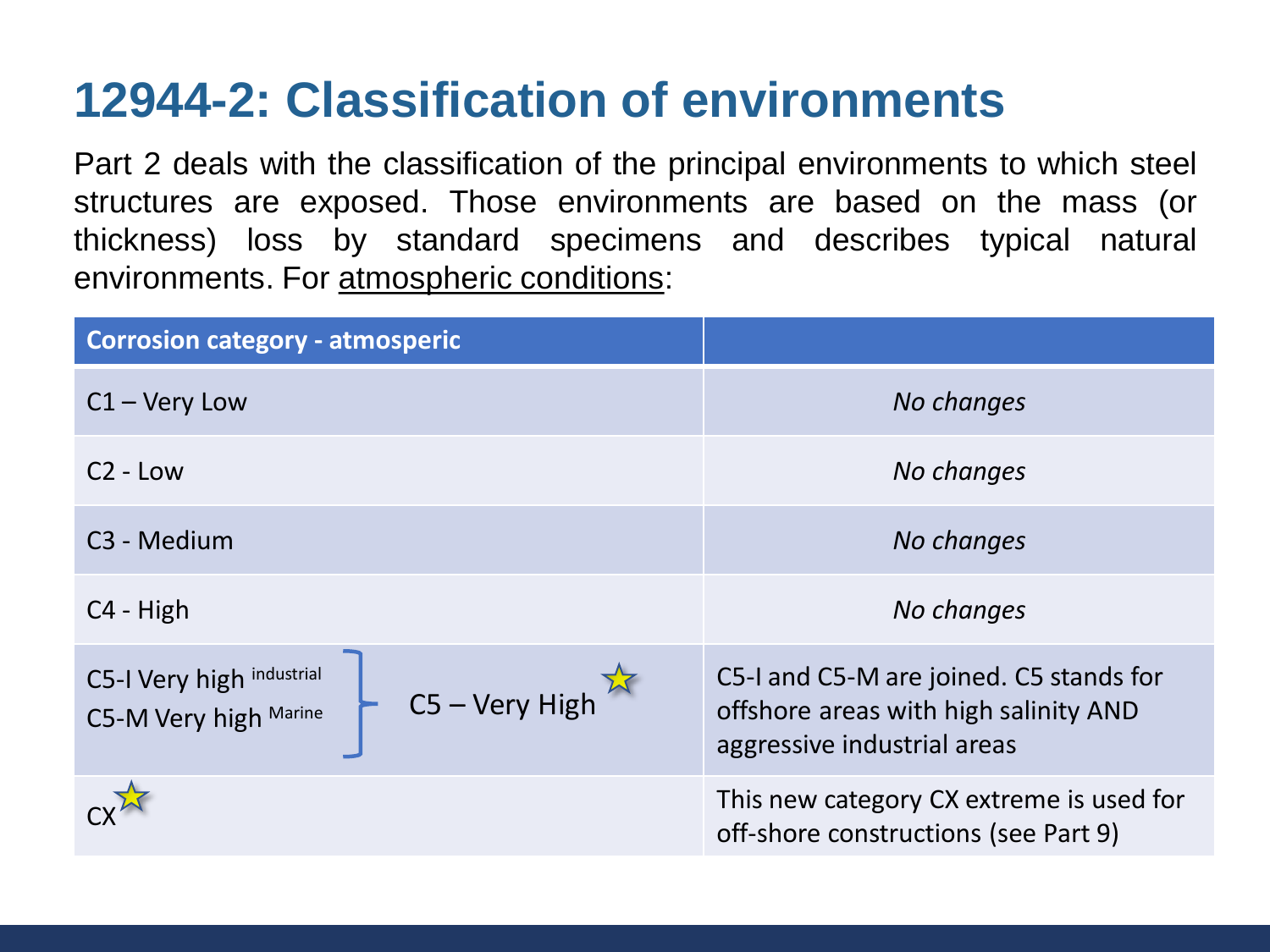# **12944-2: Classification of environments**

The new category CX is for the extreme environment off-shore. There is a big difference between C5 and CX in terms of mass loss per unit surface / thickness loss.

| Mass loss per unit surface/thickness loss after first year of exposure |                     |                             |                     |                             |  |
|------------------------------------------------------------------------|---------------------|-----------------------------|---------------------|-----------------------------|--|
|                                                                        | Low-carbon steel    |                             | <b>Zinc</b>         |                             |  |
| Corrosion<br>category                                                  | Mass loss $(g/m^2)$ | Thickness loss<br>$(\mu m)$ | Mass loss $(g/m^2)$ | Thickness loss<br>$(\mu m)$ |  |
| C <sub>5</sub>                                                         | $>650$ to 1500      | $> 80$ to 200               | $> 30$ to 60        | $> 4,2$ to 8,4              |  |
|                                                                        | $> 1500$ to 5500    | > 200 to 700                | $>60$ to 180        | $> 8,4$ to 25               |  |

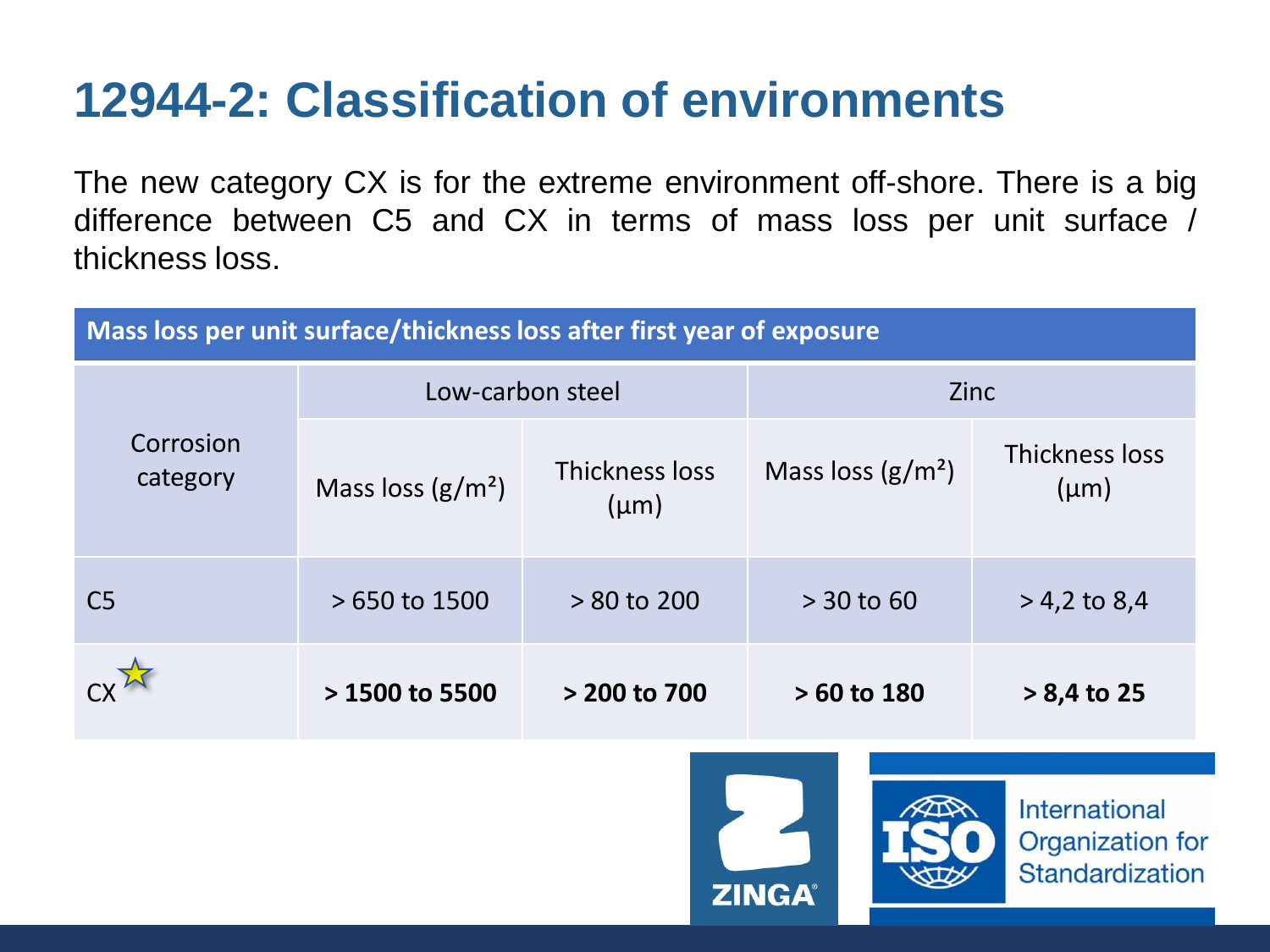# **12944-2: Classification of environments**

A new categorie for water and soil immersion

| <b>Category</b> | <b>Environment</b>   | <b>Example/Explanation</b>                         |  |
|-----------------|----------------------|----------------------------------------------------|--|
| Im <sub>1</sub> | Fresh water          | <b>River installations</b>                         |  |
| Im <sub>2</sub> | Sea or brakish water | Immersed structures without<br>cathodic protection |  |
| Im3             | Soil                 | Buried tanks, buried piles                         |  |
|                 | Sea or brakish water | Immersed structures with<br>cathodic protection    |  |





International Organization for Standardization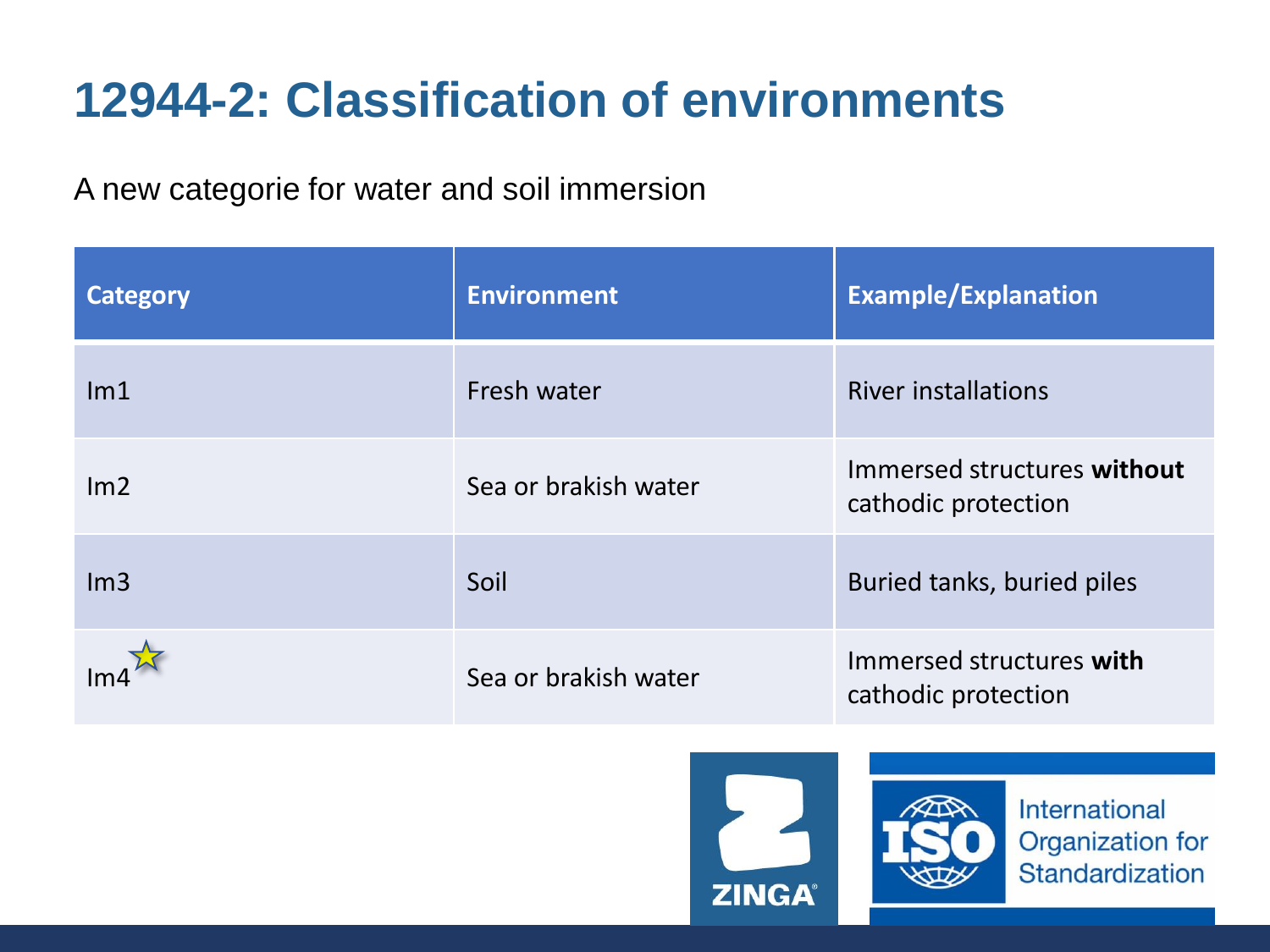### **12944-3: Design considerations**

The **preparation grade shall** be **P3** (ISO 8501-2) in case of **high and very high durabilities** for **C4, C5** and **CX** as well **as Im1 to Im4.**

**P3** is the highest grade of surface preparation. This is the responsibility of the steel constructor.





International Organization for Standardization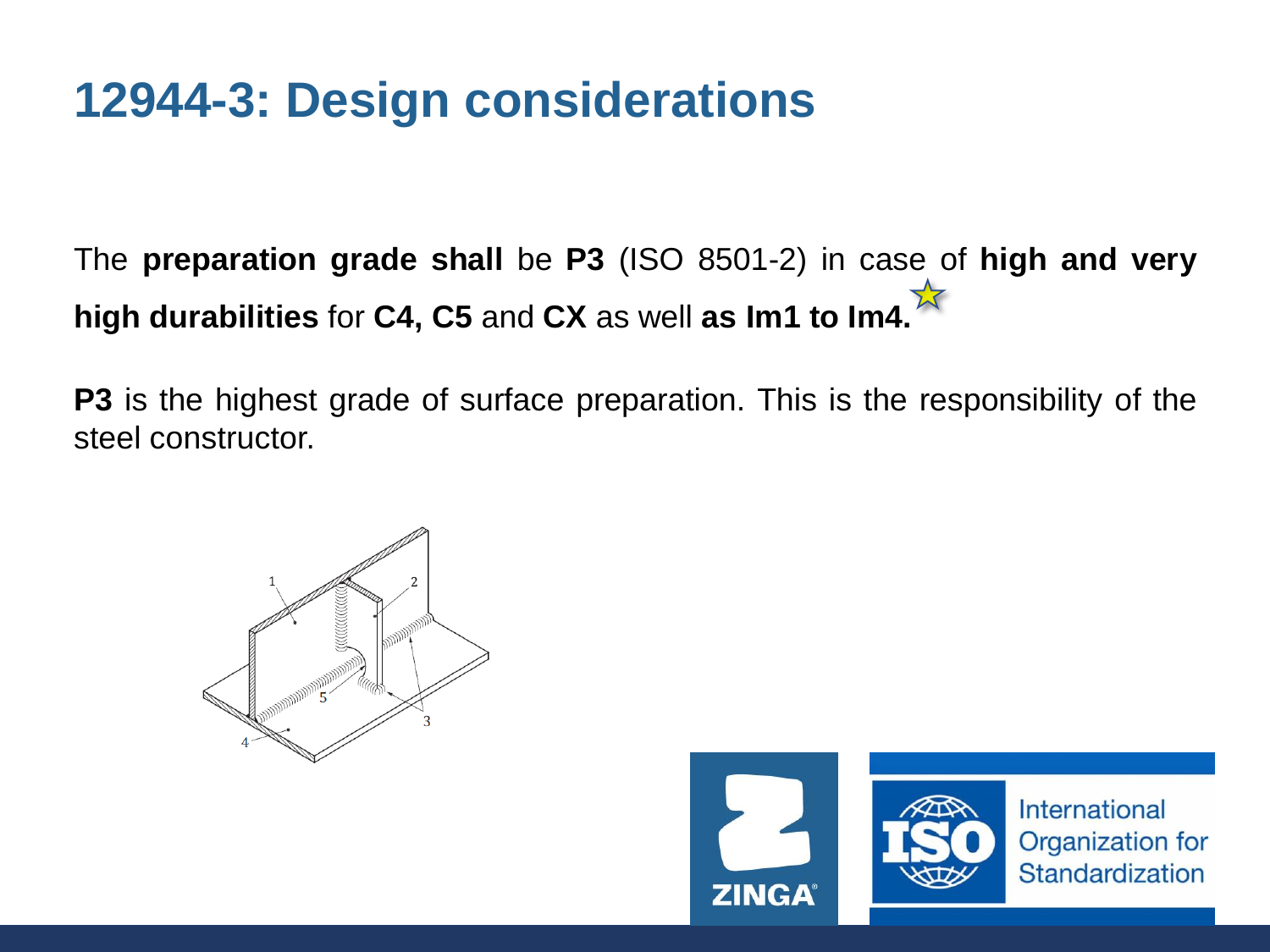#### **12944-5: Protective paints systems**

**Describes** the types of paint and **paint system** commonly used for corrosion protection of steel structures.

It also gives **guidelines** for the selection of the most common & new innovative paint systems available for **different environments** (except for corrosivity category CX and category Im4) and the **durability grade** to be expected.

This document is **fully updated** to the **new durability's and categories**.

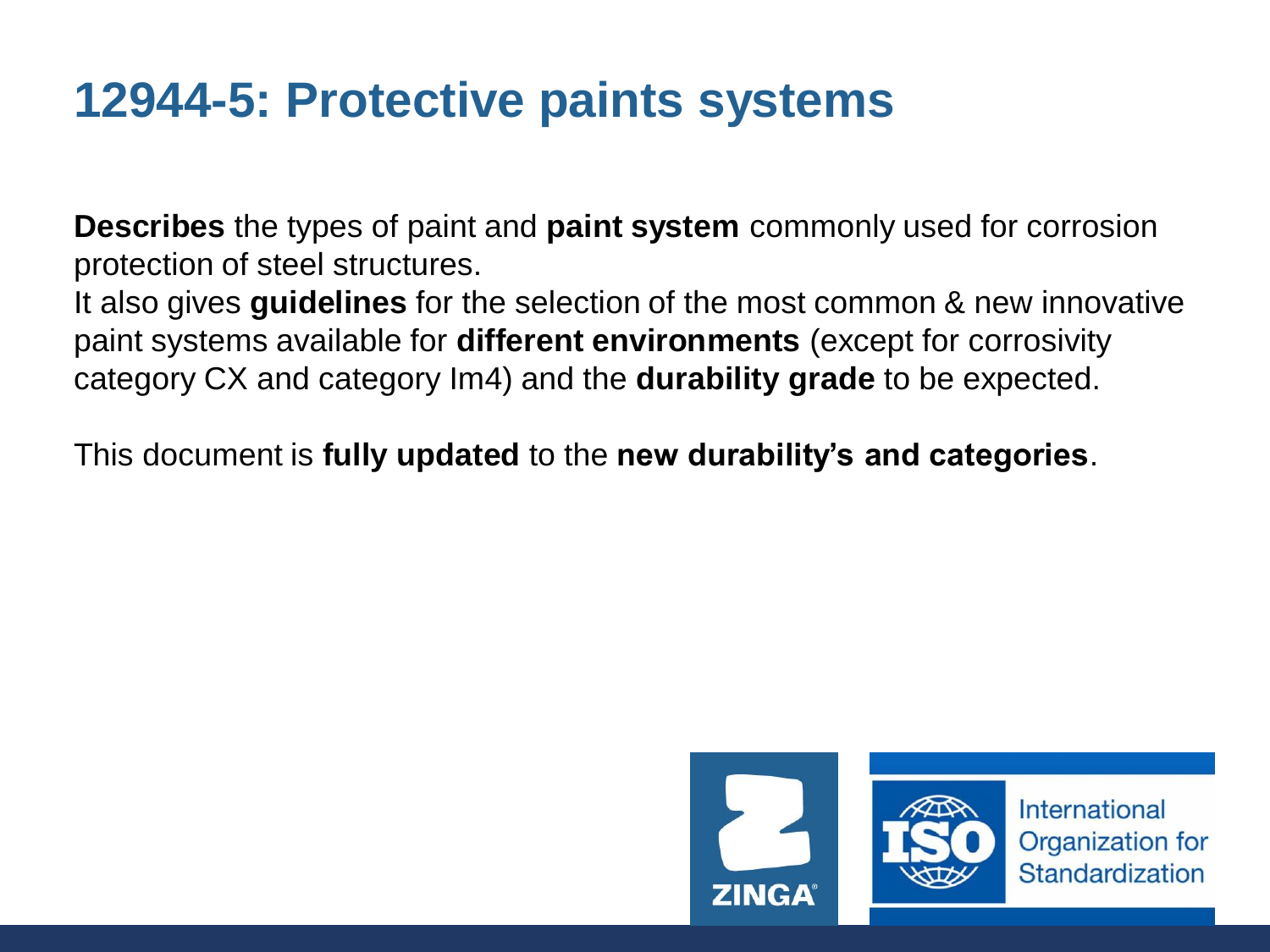# **12944-9: Paint systems for offshore**

This **new document** specifies the performance requirements for **protective paint systems for offshore and related structures**. Such structures are exposed to environments of corrosivity category **CX** (offshore) and immersion category **Im4** (Sea or brakish water with cathodic protection). ISO 12944-9 is **replacing ISO 20340**.

This part of ISO 12944 describes paint systems for **high durability (15 - 25 years)** according to ISO 12944-1.



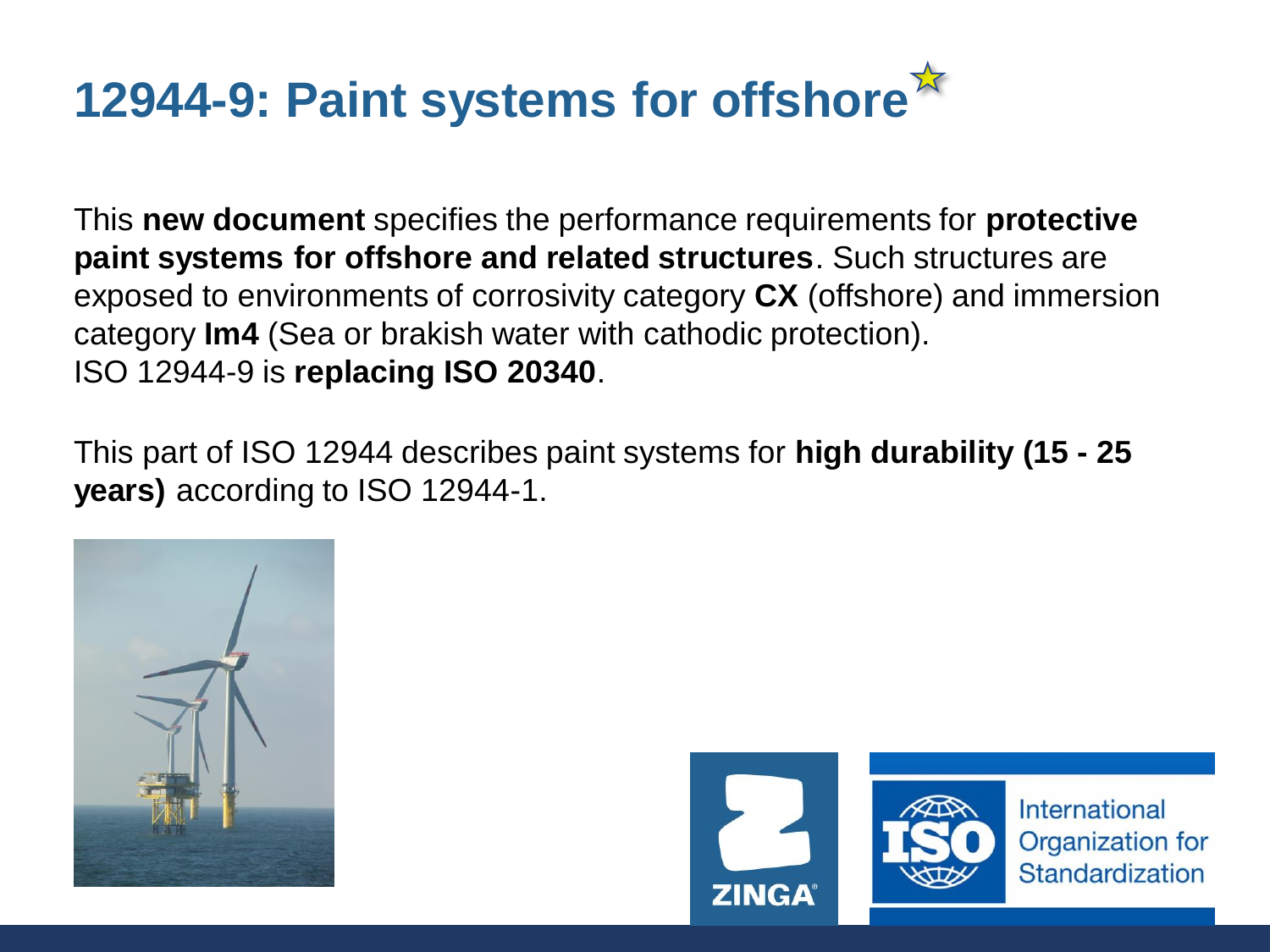# **Certifications of ZINGA® as a unique system**

#### **OLD:**

| <b>Layer thickness</b> | <b>Category</b> | <b>Durability</b> | Neutral salt spray (h) |
|------------------------|-----------------|-------------------|------------------------|
| $2 \times 60 \mu m$    | C <sub>4</sub>  | High              | 720                    |
| $2 \times 60 \mu m$    | C5I/M           | Medium            | 720                    |
| $2 \times 90 \mu m$    | C5I/M           | High              | 1440                   |



| <b>Layer thickness</b>         | <b>Category</b>                  | <b>Durability</b>     | <b>Neutral salt spray</b><br>(h) | <b>Cyclic ageing test (h)</b> |
|--------------------------------|----------------------------------|-----------------------|----------------------------------|-------------------------------|
| ZINGA <sup>®</sup> 80 - 100 μm | C <sub>4</sub><br>C <sub>5</sub> | High<br><b>Medium</b> | 720                              | -                             |
| ZINGA <sup>®</sup> 120 $\mu$ m | C <sub>5</sub>                   | Very High             | $\overline{\phantom{a}}$         | 2688                          |
| ZINGA <sup>®</sup> 120 $\mu$ m | <b>CX</b>                        | High                  | $\overline{\phantom{a}}$         | 4200                          |
| ZINGALU 110 µm                 | C <sub>4</sub><br>C <sub>5</sub> | Very High<br>High     | 1440                             | $\overline{\phantom{a}}$      |

| Layer thickness           | <b>Category</b> | <b>Durability</b> | Seawater immersion test (h) |
|---------------------------|-----------------|-------------------|-----------------------------|
| ZINGA <sup>®</sup> 120 µm | Im4             | High              | 4200                        |